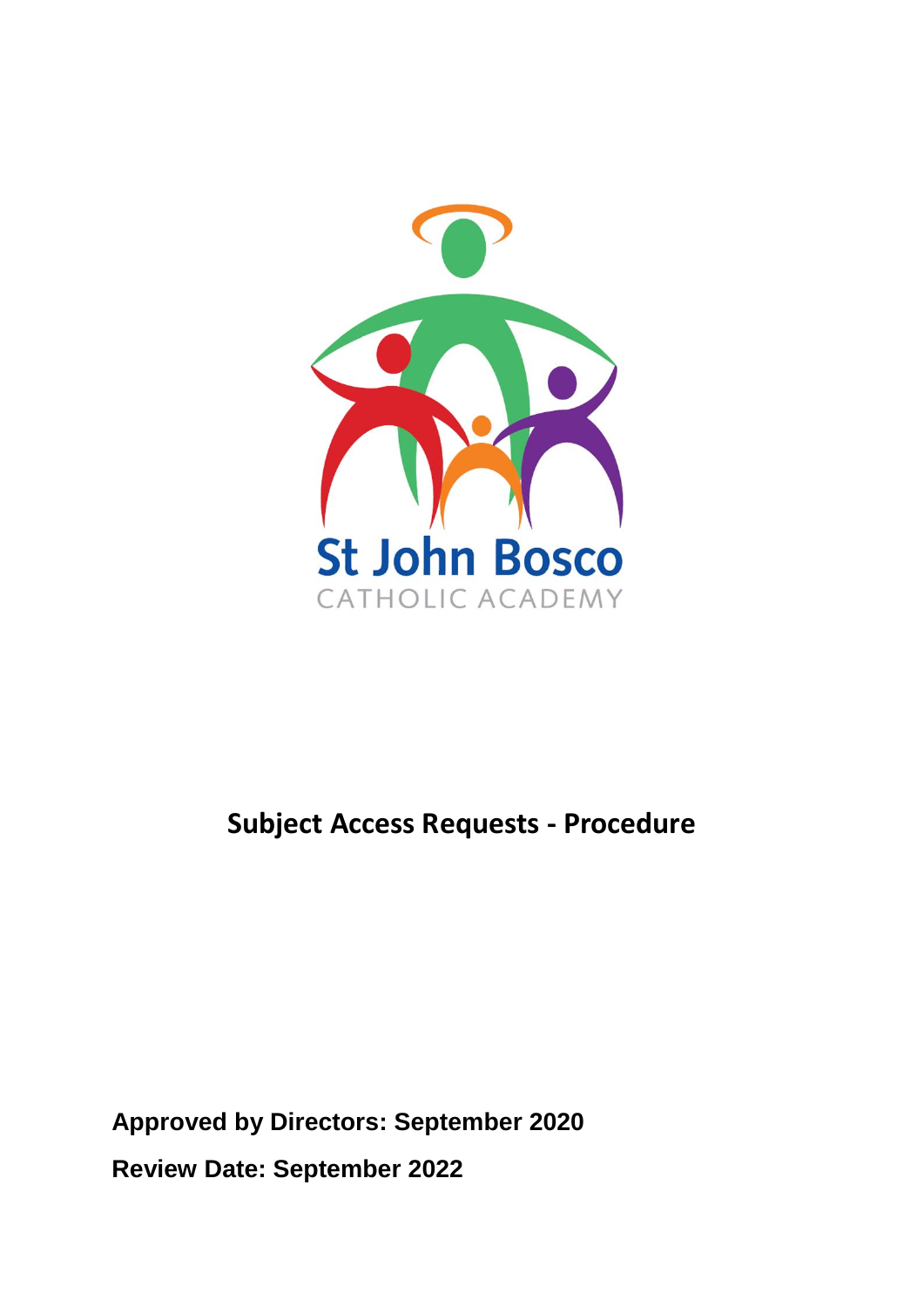All subject Access Requests should be made in writing using the form at the end of this document and sent for the attention of the Data Protection Officer via post for the attention of: The Data Protection Officer, c/o Bishop Milner Catholic College, Burton Road, Dudley, DY1 3BY.

- 1. Policy Statement
	- 1.1. All Data Subjects have rights of access to their personal data. This document sets out the procedure to be followed in relation to any requests made for the disclosure of personal data processed by the school.
- 2. Definition of data protection terms
	- 2.1. All defined terms in this policy are indicated in bold text, and a list of definitions is included in Annex 1 to this policy.
- 3. Recognising a subject access request
	- 3.1. As St John Bosco Catholic Academy school's process personal data concerning data subjects, those data subjects have the right to access that personal data under Data Protection law. A request to access this personal data is known as a subject access request or SAR.
	- 3.2. A data subject is generally only entitled to access their own personal data, and not to information relating to other people.
	- 3.3. Any request by a data subject for access to their personal data is a SAR. This includes requests received in writing, by email, and verbally.
	- 3.4. If any member of our Workforce receives a request for information they should inform the Data Protection Officer ("DPO") as soon as possible.
	- 3.5. In order that the school is properly able to understand the nature of any SAR and to verify the identity of the requester, any requester making a request verbally should be asked to put their request in writing and direct this to the DPO.
	- 3.6. A SAR will be considered and responded to in accordance with the Data Protection Law.
	- 3.7. Any SAR must be notified to the DPO at the earliest opportunity.
- 4. Verifying the identity of a Requester
	- 4.1. The school is entitled to request additional information from a requester in order to verify whether the requester is in fact who they say they are.
	- 4.2. Where the school has reasonable doubts as to the identity of the individual making the request, evidence of identity may be established by production of two or more of the following:
		- 4.2.1. Current passport
		- 4.2.2. Current driving licence
		- 4.2.3. Recent utility bills with current address
		- 4.2.4. Birth/marriage certificate
		- 4.2.5. P45/P60
		- 4.2.6. Recent credit card or mortgage statement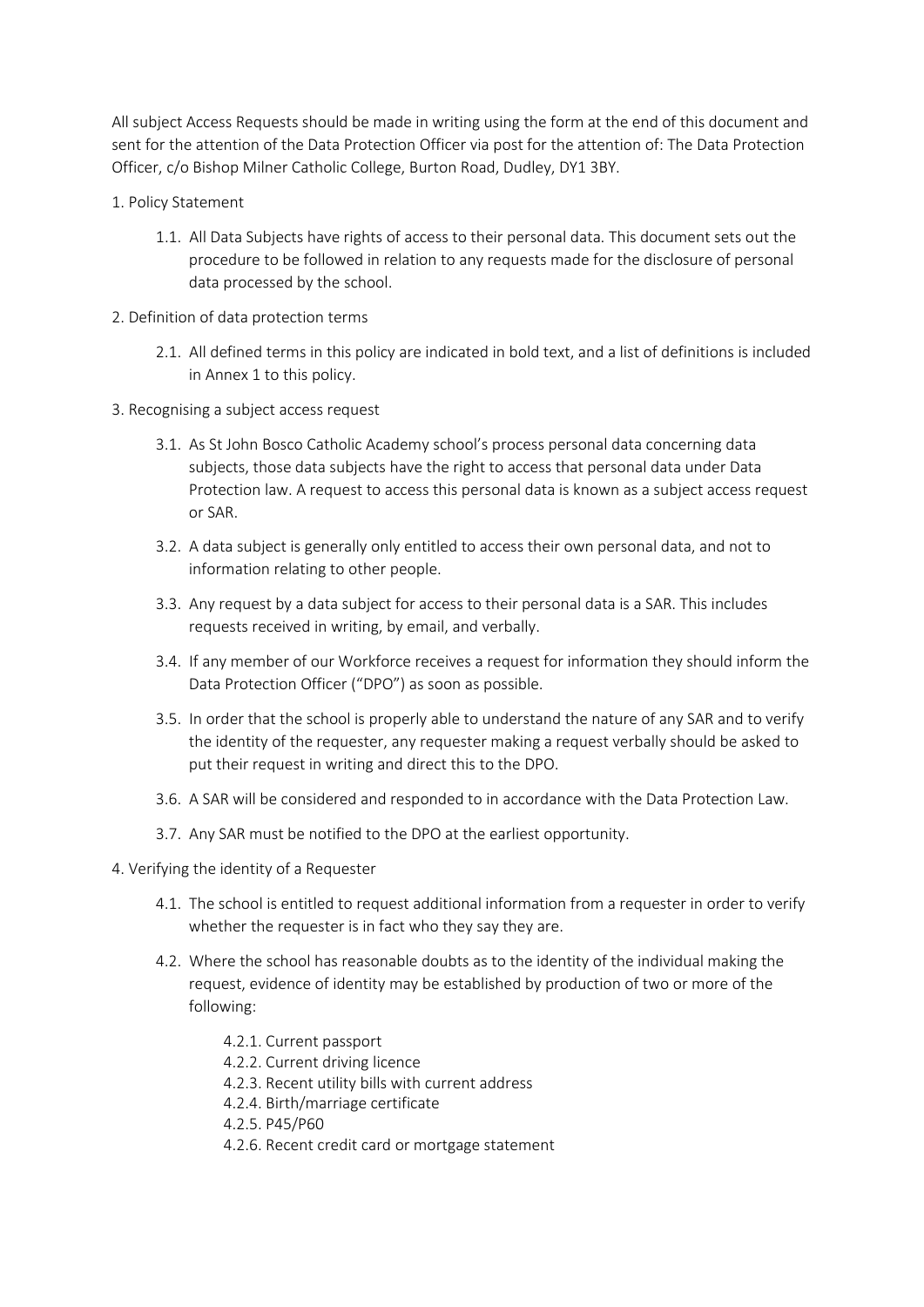- 4.3. If the school is not satisfied as to the identity of the requester then the request will not be complied with, so as to avoid the potential for an inadvertent disclosure of personal data resulting to a data breach.
- 5. Fee for Responding to Requests
	- 5.1. The school will usually deal with a SAR free of charge.
	- 5.2. Where a request is considered to be manifestly unfounded or excessive a fee may be requested. Alternatively, the school may refuse to respond to the request. If a request is considered to be manifestly unfounded or unreasonable the school will inform the requester why this is considered to be the case.
	- 5.3. A fee may also be requested in relation to repeat requests for copies of the same information. In these circumstances a reasonable fee will be charged taking into account the administrative costs of providing the information.
- 6. Time Period for Responding to a SAR
	- 6.1. The school has one month to respond to a SAR. This will run from the later of a. the date of the request, b. the date when any additional identification (or other) information requested is received, or c. payment of any required fee.
	- 6.2. In circumstances where the school is in any reasonable doubt as to the identity of the requester, this period will not commence until sufficient information has been provided by the requester as to their identity, and in the case of a third party requester the written authorisation of the data subject has been received (see below in relation to sharing information with third parties).
	- 6.3. The period for response may be extended by a further two calendar months in relation to complex requests. What constitutes a complex request will depend on the particular nature of the request. The DPO must always be consulted in determining whether a request is sufficiently complex as to extend the response period.
	- 6.4. Where a request is considered to be sufficiently complex as to require an extension of the period for response, the school will notify the requester within one calendar month of receiving the request, together with reasons as to why this is considered necessary.
	- 6.5. A request may be received during or less than one month prior to a school holiday. Where a request is made prior to a holiday period the school will seek to respond prior to that holiday commencing, however where this is not possible then the school will inform the requester that this is the case.
	- 6.6. Requests received during extended holiday periods may not be able to be responded to within the one month response period. The school will in those circumstances send out an initial acknowledgement of the request followed by a further acknowledgment as soon as possible following commencement of the next term setting out details of when a full response will be provided (being not more than one month of commencement of that term).
- 7. Form of Response
	- 7.1. A requester can request a response in a particular form. In particular where a request is made by electronic means then, unless the requester has stated otherwise, the information should be provided in a commonly readable format.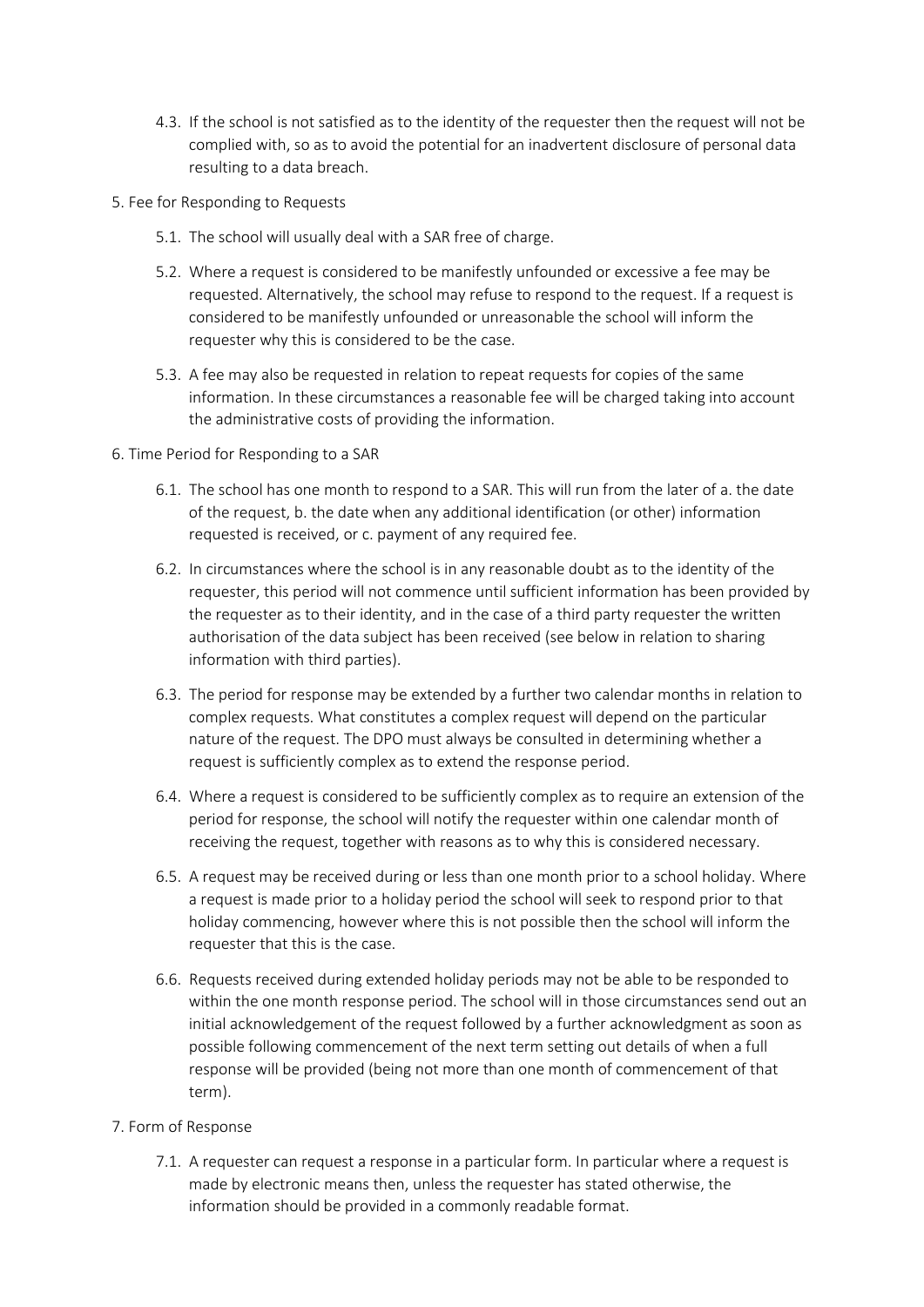- 8. Sharing Information with Third Parties
	- 8.1. Data subjects can ask that you share their personal data with another person such as an appointed representative (in such cases you should request written authorisation signed by the data subject confirming which of their personal data they would like you to share with the other person).
	- 8.2. Equally if a request is made by a person seeking the personal data of a data subject, and which purports to be made on behalf of that data subject, then a response must not be provided unless and until written authorisation has been provided by the data subject. The school should not approach the data subject directly but should inform the requester that it cannot respond without the written authorisation of the data subject.
	- 8.3. If the school is in any doubt or has any concerns as to providing the personal data of the data subject to the third party, then it should provide the information requested directly to the data subject. It is then a matter for the data subject to decide whether to share this information with any third party.
	- 8.4. Personal data belongs to the data subject, and in the case of the personal data of a child regardless of their age the rights in relation to that personal data are theirs and not those of their parents. Parents, in most cases, do not have automatic rights to the personal data of their child.
	- 8.5. However there are circumstances where a parent can request the personal data of their child without requiring the consent of the child. This will depend on the maturity of the child and whether the school is confident that the child can understand their rights. Generally where a child is under 12 years of age they are deemed not to be sufficiently mature as to understand their rights of access and a parent can request access to their personal data on their behalf.
	- 8.6. In relation to a child 12 years of age or older, then provided that the school is confident that they understand their rights, and there is no reason to believe that the child does not have the capacity to make a request on their own behalf, the school will require the written authorisation of the child before responding to the requester, or provide the personal data directly to the child in accordance with the process above.
	- 8.7. In all cases the school should consider the particular circumstances of the case, and the above are guidelines only.
- 9. Withholding Information
	- 9.1. There are circumstances where information can be withheld pursuant to a SAR. These are specific exemptions and requests should be considered on a case by case basis.
	- 9.2. Where the information sought contains the personal data of third party data subjects then the school will:
		- 9.2.1. Consider whether it is possible to redact information so that this does not identify those third parties, taking into account that it may be possible to identify third parties from remaining information;
		- 9.2.2. If this is not possible, consider whether the consent of those third parties can be obtained; and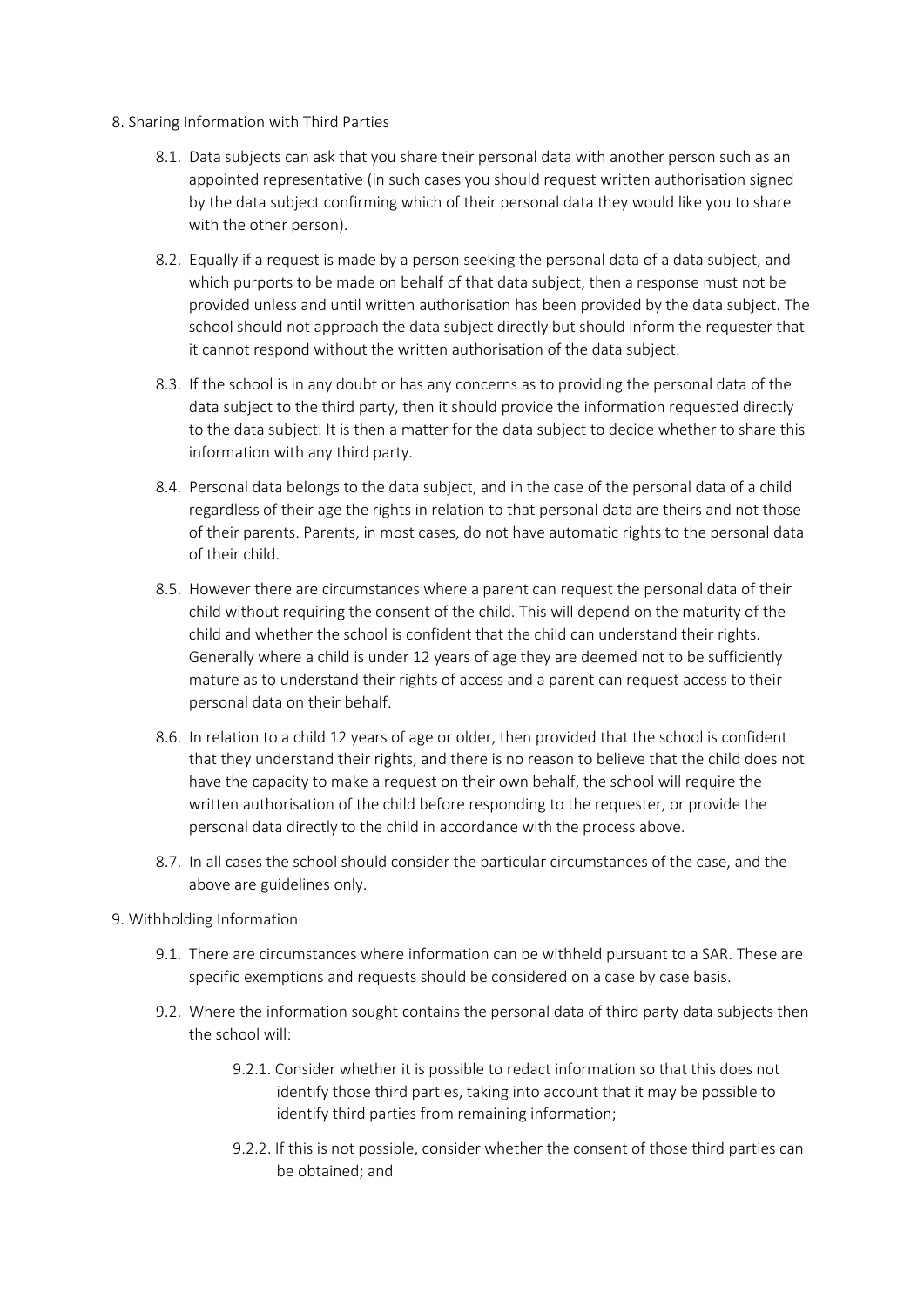- 9.2.3. If consent has been refused, or it is not considered appropriate to seek that consent, then to consider whether it would be reasonable in the circumstances to disclose the information relating to those third parties. If it is not then the information may be withheld.
- 9.3. So far as possible the school will inform the requester of the reasons why any information has been withheld.
- 9.4. Where providing a copy of the information requested would involve disproportionate effort the school will inform the requester, advising whether it would be possible for them to view the documents at the school or seeking further detail from the requester as to what they are seeking, for example key word searches that could be conducted, to identify the information that is sought.
- 9.5. In certain circumstances information can be withheld from the requester, including a data subject, on the basis that it would cause serious harm to the data subject or another individual. If there are any concerns in this regard then the DPO should be consulted.
- 10. Process for dealing with a Subject Access Request
	- 10.1. When a subject access request is received, the school will:
		- 10.1.1. notify the DPO who will be responsible for managing the response and relevant department heads;
		- 10.1.2. [subject to para 6.6 above,] acknowledge receipt of the request and provide an indication of the likely timescale for a response within 5 working days;
		- 10.1.3. take all reasonable and proportionate steps to identify and disclose the data relating to the request;
		- 10.1.4. never delete information relating to a subject access request, unless it would have been deleted in the ordinary course of events – it is an offence to amend or delete data following receipt of a SAR that would not have otherwise been so amended or deleted;
		- 10.1.5. consider whether to seek consent from any third parties which might be identifiable from the data being disclosed;
		- 10.1.6. seek legal advice, where necessary, to determine whether the school is required to comply with the request or supply the information sought;
		- 10.1.7. provide a written response, including an explanation of the types of data provided and whether and as far as possible for what reasons any data has been withheld; and
		- 10.1.8. ensure that information disclosed is clear and technical terms are clarified and explained.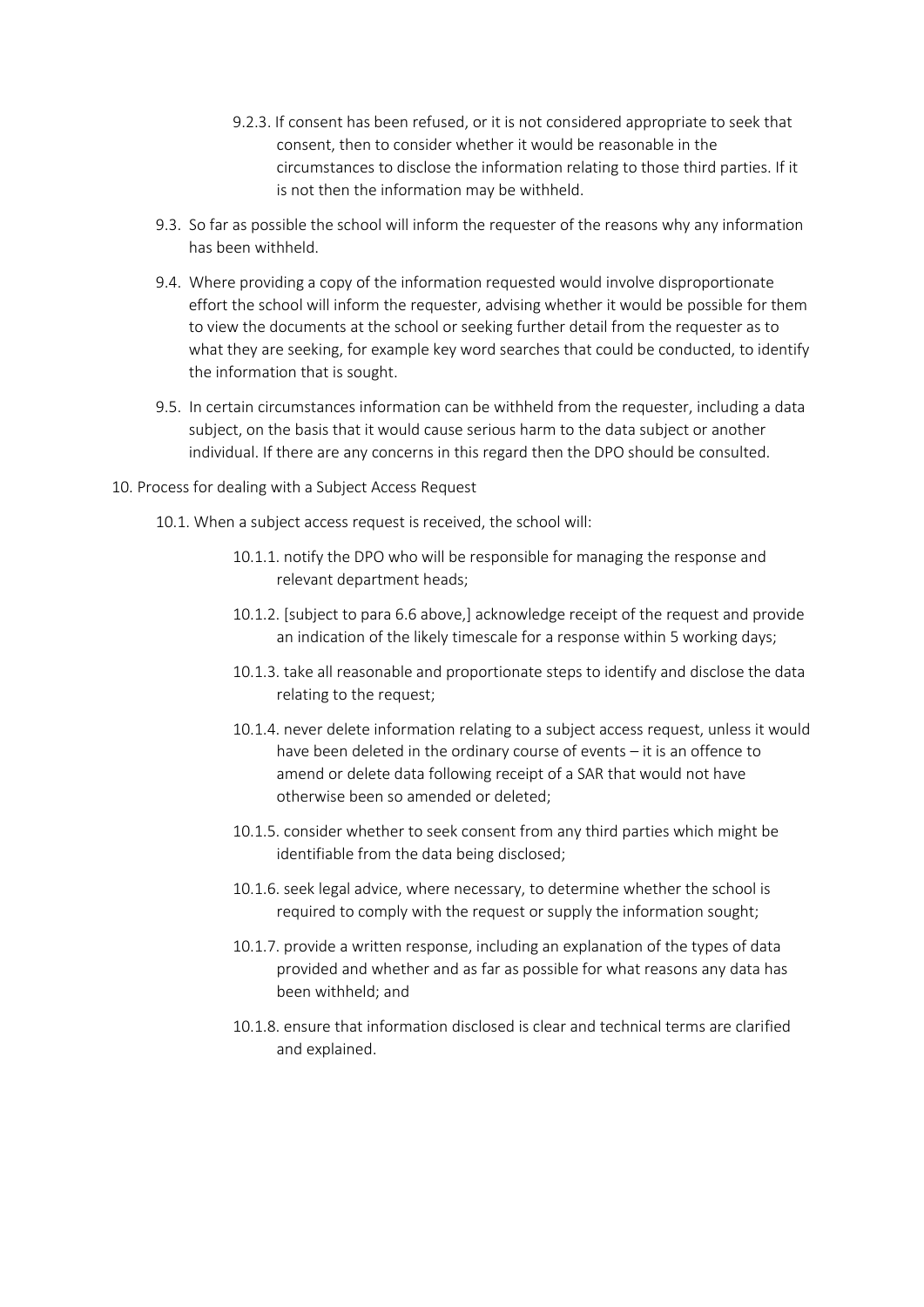| Term             | Definition                                                                                                                                                                                                                                                                                                                                                                                                                                                                                                                                |
|------------------|-------------------------------------------------------------------------------------------------------------------------------------------------------------------------------------------------------------------------------------------------------------------------------------------------------------------------------------------------------------------------------------------------------------------------------------------------------------------------------------------------------------------------------------------|
| Data Subjects    | for the purpose of this policy include all living<br>individuals about whom we hold personal data.<br>This includes pupils, our workforce, staff, and<br>other individuals. A data subject need not be a<br>UK national or resident. All data subjects have<br>legal rights in relation to their personal<br>information                                                                                                                                                                                                                  |
| Personal Data    | means any information relating to an identified<br>or identifiable natural person (a data subject);<br>an identifiable natural person is one who can be<br>identified, directly or indirectly, in particular by<br>reference to an identifier such as a name, an<br>identification number, location data, an online<br>identifier or to one or more factors specific to<br>the physical, physiological, genetic, mental,<br>economic, cultural or social identity of that<br>natural person                                               |
| Data Controllers | are the people who or organisations which<br>determine the purposes for which, and the<br>manner in which, any personal data is<br>processed. They are responsible for establishing<br>practices and policies in line with Data<br>Protection Law. We are the data controller of all<br>personal data used in our business for our own<br>commercial purposes                                                                                                                                                                             |
| Processing       | is any activity that involves use of the data. It<br>includes obtaining, recording or holding the<br>data, or carrying out any operation or set of<br>operations on the data such as collection,<br>recording, organisation, structuring, storage,<br>adaptation or alteration, retrieval, consultation,<br>use, disclosure by transmission, dissemination<br>or otherwise making available, alignment or<br>combination, restriction, erasure or destruction.<br>Processing also includes transferring personal<br>data to third parties |
| Workforce        | Includes, any individual employed by North<br>Leamington School such as staff and those who<br>volunteer in any capacity including Governors<br>and/or Trustees / Members/ parent helpers                                                                                                                                                                                                                                                                                                                                                 |

## Annex 1 - Definitions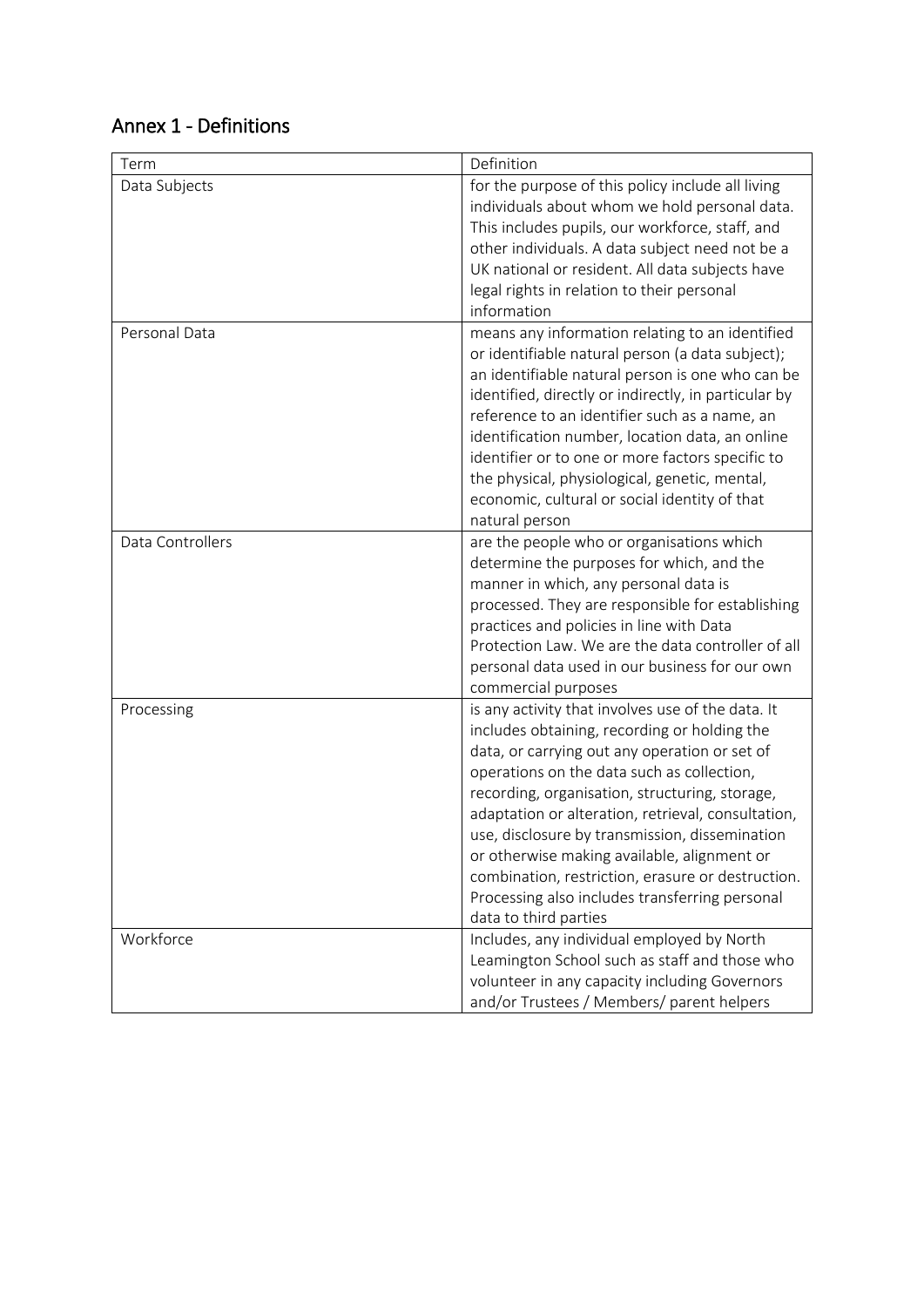## **[insert date]**

## **Re: Subject Access Request**

Dear Data Protection Officer (DPO),

Under the General Data Protection Regulation, I have the right to access the personal data held by North Leamington School. Please provide me with the information about me that I am entitled to, as per the request below.

Here is the necessary information:

| Name of Subject:                      | [insert full name]                                                                                                                                                                                                                                                                                                    |
|---------------------------------------|-----------------------------------------------------------------------------------------------------------------------------------------------------------------------------------------------------------------------------------------------------------------------------------------------------------------------|
| Relationship with the school          | Please select one of the following:<br><b>Current Pupil</b><br>Former Pupil<br>Parent of Current Pupil<br><b>Current Member of Staff</b><br>Former Member of Staff<br>Director/Member/Governor<br>Volunteer<br>Other (please specify below)                                                                           |
| Correspondence Address                |                                                                                                                                                                                                                                                                                                                       |
| Contact numbers:                      | Home:<br>Mobile:                                                                                                                                                                                                                                                                                                      |
| Email Address:                        |                                                                                                                                                                                                                                                                                                                       |
| Details of the information requested: | Please provide me with:<br>Insert details of the information you want that<br>will help us to locate the specific information.<br>Please be as precise as possible, for example:<br>▶ Your personnel file<br>· Your child's records<br>· Your child's behaviour record<br>• Emails between 'A' and 'B' between [date] |